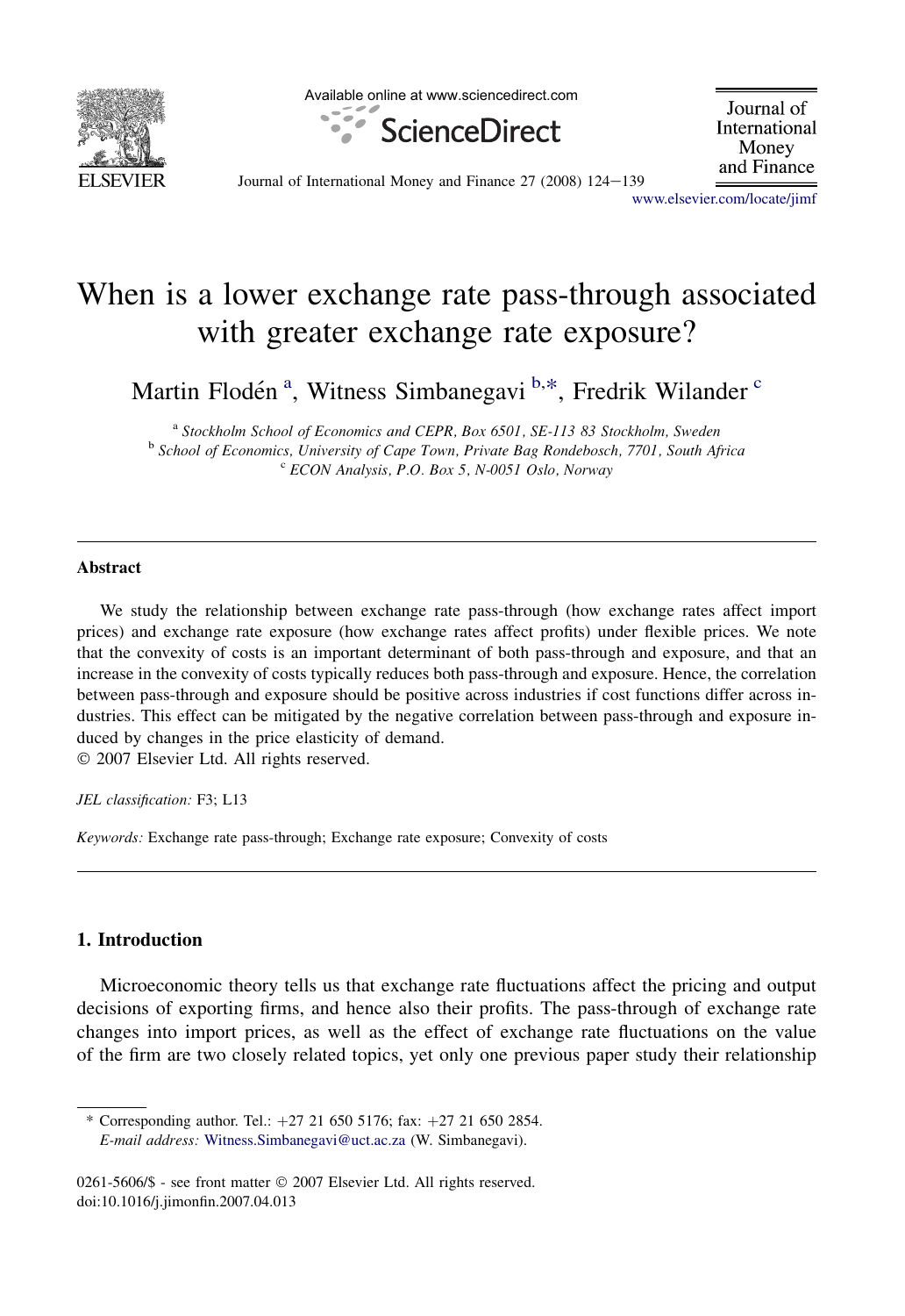in a theoretical model, namely [Bodnar et al. \(2002\).](#page--1-0)<sup>1</sup> They set up a duopoly model with an exporting firm and an import competing foreign firm, and show that exchange rate pass-through and exposure should be negatively correlated across industries.<sup>2</sup> The intuition for their result is that when the substitutability between the domestically produced good and the imported good increases in an industry (which in effect increases the price elasticity of demand for the firms) both firms have greater incentives to stabilize prices, and hence exchange rate pass-through falls. Profits on the other hand become more sensitive to exchange rate changes, so exposure increases. If industries differ mainly in the substitutability between domestically produced and imported goods, one should therefore see a negative relationship between exchange rate pass-through and exposure across industries.

Bodnar et al. test their model on Japanese data and are capable of explaining some, but not all of the features of the data. In particular, the estimated pass-through and exposure coefficients do not vary as predictably across industries as their theoretical analysis suggests. This is not surprising and does not constitute a critique of the paper itself. First, since the authors only examine eight different industries, the scope for a cross-sectional empirical analysis is limited. Second, in the industrial organization literature, the problems in carrying out empirical inter-industry studies of relations among market structure and firm behavior and performance (commonly referred to as structure—conduct—performance analysis) are well known.<sup>3</sup> Individual industries differ to such a large extent that observable industry characteristics may not be sufficient to explain industry conduct and/or performance. In the case of exchange rate passthrough and exposure, there are many factors besides product substitutability that may vary substantially across industries, and also affect both exchange rate pass-through and exchange rate exposure.

In this paper we study how variation on the supply side across industries will affect the relationship between pass-through and exposure. Nonlinearities in costs act as an incentive for firms to stabilize demand, and hence prices. Since pricing affects profitability, we argue that it is important to allow for the possibility of nonlinearities in the cost function when studying the relationship between exchange rate pass-through and exposure across industries. This is especially so since the degree of scale economies, especially in the short-run, can differ across industries due to for example different labor intensities in production.

We introduce a convex cost function and study the effects of changing the convexity of costs. We do this both in a simple model of monopolistic competition as well as in the oligopoly models used by [Bodnar et al. \(2002\).](#page--1-0) We find that increasing the convexity of costs reduces both exchange rate pass-through and exposure, both in the case of monopolistic competition as well as in the duopoly price and quantity models. The conclusion is thus that if industries differ mainly on the supply side, this implies a positive correlation between pass-through and exposure. We find that allowing for non-constant marginal costs, the model also fits the data better, both with respect to the estimated elasticities, and their correlation across industries.

<sup>&</sup>lt;sup>1</sup> For a nice survey of studies on exchange rate pass-through, see [Pollard and Coughlin \(2003\).](#page--1-0) The literature on exchange rate exposure is vast. Previous theoretical papers include, to name a few, the seminal work by [Adler and Dumas](#page--1-0) [\(1984\), Levi \(1994\),](#page--1-0) and [Marston \(2001\).](#page--1-0) Empirical papers include [Jorion \(1990\), Ahimud \(1994\), Campa and Goldberg](#page--1-0) [\(1999\), He and Ng \(1998\), Griffin and Stulz \(2001\)](#page--1-0), and lately [Dominguez and Tesar \(2006\)](#page--1-0). <sup>2</sup> Other theoretical models of exchange rate exposure in an oligopoly setting include [Von Ungern-Sternberg and von](#page--1-0)

[Weizsacker \(1990\)](#page--1-0) and lately [Friberg and Ganslandt \(in press\)](#page--1-0) who simulate exchange rate exposure for firms in the Swedish bottled water market.

 $3$  See for example [Schmalensee \(1989\)](#page--1-0) for a discussion on this topic.